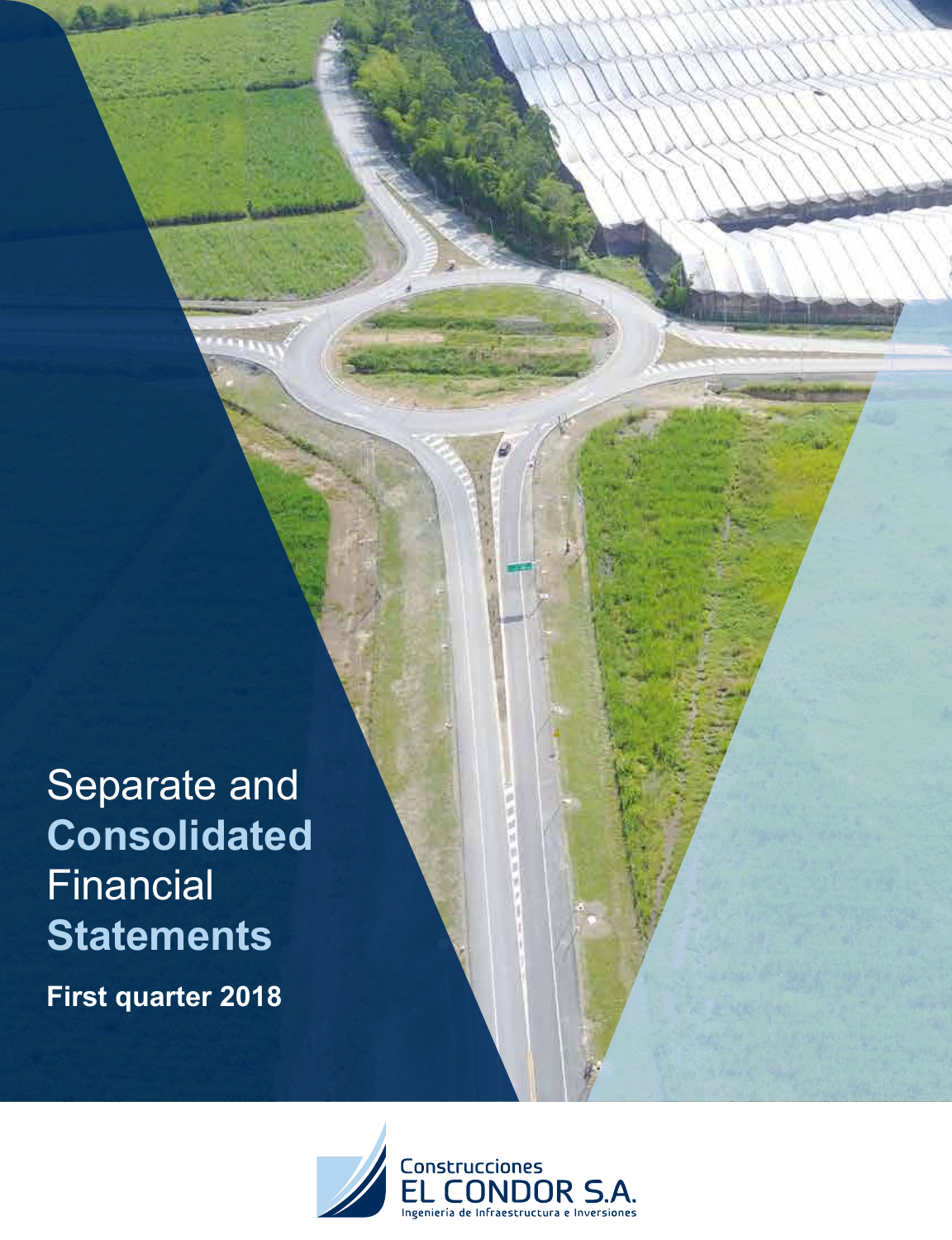# **Financial Situation Separate and Consolidated Statement**

All amounts in thousands of Colombian pesos.

2017 figures expressed as of December 31 - 2018 figures expressed as of March 31.

|                                                                 |                 |                           | <b>SEPARATE</b>             | <b>CONSOLIDATED</b>                                     |                 |  |
|-----------------------------------------------------------------|-----------------|---------------------------|-----------------------------|---------------------------------------------------------|-----------------|--|
|                                                                 |                 | 2018                      | 2017                        | 2018                                                    | 2017            |  |
| <b>ASSETS</b>                                                   |                 |                           |                             |                                                         |                 |  |
| Cash and cash equivalents                                       |                 | 131.556.961               | 20.754.818                  | 171.265.387                                             | 428.220.483     |  |
| <b>Current investments</b>                                      |                 | 0                         | $\mathbf 0$                 | 7.198                                                   | 7.126           |  |
| Commercial accounts receivable and other accounts receivable    |                 | 607.460.342               |                             | 565.239.983 1.020.620.467                               | 908.480.283     |  |
| Accounts receivable, related parties                            |                 | 233.555.087               | 220.017.681                 | 74.387.219                                              | 10.140.013      |  |
| Assets for current taxes                                        |                 | 9.220.539                 | 33.712.767                  | 21.590.723                                              | 46.368.044      |  |
| Inventories                                                     |                 | 46.501.311                | 44.003.288                  | 90.386.929                                              | 125.294.791     |  |
| Prepaid expenses                                                |                 | 4.482.666                 | 6.538.740                   | 6.859.949                                               | 8.535.330       |  |
| Non-current assets kept for sale                                |                 | 1.609.016                 | 1.682.349                   | 1.609.016                                               | 1.682.349       |  |
| <b>CURRENT ASSET</b>                                            |                 | 1.034.385.922             |                             | 891.949.626 1.386.726.889 1.528.728.419                 |                 |  |
| Investments in financial instruments                            |                 | 931.431                   | 815.629                     | 931.431                                                 | 815.628         |  |
| Investments in associates and joint businesses                  |                 | 97.052.010                | 85.263.387                  | 97.052.010                                              | 83.669.186      |  |
| Investments in subsidiaries                                     |                 | 99.773.716                | 98.492.633                  | 0                                                       | 0               |  |
| Commercial accounts receivable and other accounts receivable    |                 | 20.950.939                | 22.310.834                  | 103.827.030                                             | 72.642.170      |  |
| Accounts receivable, related parties                            |                 | 414.337.857               | 497.339.274                 | 414.314.570                                             | 292.990.171     |  |
| Prepaid expenses                                                |                 | 208.488                   | 206.999                     | 801.766                                                 | 2.335.299       |  |
| Intangible assets other than goodwill                           |                 | 29.866.283                | 32.174.943                  | 29.866.283                                              | 354.125.435     |  |
| Assets for deferred taxes                                       |                 | 34.673.860                | 36.079.109                  | 34.902.950                                              | 36.308.196      |  |
| Properties, plant and equipment                                 |                 | 325.176.393               | 323.046.732                 | 326.546.684                                             | 330.426.728     |  |
| Investment properties                                           |                 | 6.058.220                 | 4.490.374                   | 6.058.221                                               | 4.490.374       |  |
| <b>NON-CURRENT ASSET</b>                                        |                 |                           |                             | 1.029.029.198 1.100.219.914 1.014.300.946 1.177.803.187 |                 |  |
| <b>TOTAL ASSETS</b>                                             |                 |                           |                             | 2.063.415.119 1.992.169.540 2.401.027.835 2.706.531.606 |                 |  |
|                                                                 |                 |                           |                             |                                                         |                 |  |
| <b>LIABILITY</b>                                                |                 |                           |                             |                                                         |                 |  |
| Financial obligations                                           |                 | 397.656.728               | 353.062.140                 | 455.812.163                                             | 500.973.341     |  |
| Commercial financing companies                                  |                 | 34.869.618                | 30.486.205                  | 34.869.618                                              | 32.675.481      |  |
| Commercial accounts payable and other accounts payable          |                 | 352.542.080               | 299.881.919                 | 414.908.219                                             | 384.663.321     |  |
| Accounts payable with current related parties                   |                 | 451.001                   | 451.001                     | 1.092.628                                               | 451.001         |  |
| <b>Current taxes</b>                                            |                 | 14.650.762                | 41.345.875                  | 15.932.767                                              | 47.310.289      |  |
| Labor obligations                                               |                 | 4.530.688                 | 8.141.359                   | 5.414.699                                               | 9.791.612       |  |
| Other accounts payable                                          |                 | 0                         | 0                           | 180.945.385                                             | 118.432.997     |  |
| Other liabilities and provisions                                |                 | 24.438.448                | 10.102.938                  | 0                                                       | $\Omega$        |  |
| Prepayments and advances received                               |                 | 63.069.533                | 56.157.759                  | 70.542.956                                              | 65.118.090      |  |
| Prepaid revenues received                                       |                 | 14.038.642                | 25.491.033                  | 14.038.642                                              | 25.491.033      |  |
| <b>CURRENT LIABILITY</b>                                        |                 | 906.247.501               |                             | 825.120.229 1.193.557.076 1.184.907.165                 |                 |  |
| Financial obligations                                           |                 | 0                         | 0                           | 0                                                       | 302.085.748     |  |
| Commercial financing companies                                  |                 | 137.110.010               | 140.313.004                 | 137.110.010                                             | 140.313.004     |  |
| Commercial accounts payable and other accounts payable          |                 | 11.052.806                | 11.052.806                  | 11.114.304                                              | 11.118.806      |  |
| Other accounts payable                                          |                 | 0                         | 0                           | 750.491                                                 | 2.285.341       |  |
| Prepayments and advances received                               |                 | 3.086.273                 | 2.740.683                   | 3.086.273                                               | 2.740.683       |  |
| Liability for deferred taxes                                    |                 | 90.791.494                | 91.468.706                  | 91.918.222                                              | 93.243.984      |  |
| <b>NON-CURRENT LIABILITY</b>                                    |                 | 242.040.582               | 245.575.199                 | 243.979.301                                             | 551.787.567     |  |
| TOTAL LIABILITY                                                 |                 |                           |                             |                                                         |                 |  |
| <b>EQUITY</b>                                                   |                 |                           |                             |                                                         |                 |  |
|                                                                 |                 | 15.701.606                | 15.701.606                  | 0                                                       |                 |  |
| Stock capital<br>Subscribed and paid capital                    |                 | 0                         | 0                           | 15.701.606                                              | 0<br>15.701.606 |  |
| Premium in share placement                                      |                 |                           |                             |                                                         |                 |  |
|                                                                 |                 | 159.711.695<br>17.347.818 | 159.711.695                 | 159.711.695                                             | 159.711.695     |  |
| Results of the period<br>Reserves                               |                 |                           | 184.908.738                 | 17.347.818                                              | 184.908.738     |  |
|                                                                 |                 | 722.365.917               | 561.152.073                 | 0                                                       | $\Omega$        |  |
| Retained earnings<br><b>EQUITY ATTRIBUTED TO CONTROLLERS</b>    |                 | 0<br>$\mathbf 0$          | $\Omega$                    | 722.365.917                                             | 561.152.073     |  |
|                                                                 |                 | $\mathbf{0}$              | $\mathbf{0}$                | 915.127.036                                             | 921.474.112     |  |
| <b>PARTICIPATIONS OF NON-CONTROLLERS</b><br><b>TOTAL EQUITY</b> |                 | 915.127.036               | $\mathbf{0}$<br>921.474.112 | 48.364.422<br>963.491.458                               | 48.362.761      |  |
| <b>TOTAL LIABILITY AND EQUITY</b>                               |                 |                           |                             | 2.063.415.119 1.992.169.540 2.401.027.835 2.706.531.606 | 969.836.873     |  |
|                                                                 |                 |                           |                             |                                                         |                 |  |
| سللىھە                                                          | Anal González V |                           | werthin                     |                                                         |                 |  |

ANA MARIA JAILLIER CORREA Legal Representative C.C. 42.895.563

ANA ISABEL GONZALEZ VAHOS Accountant P.C. 47345 - T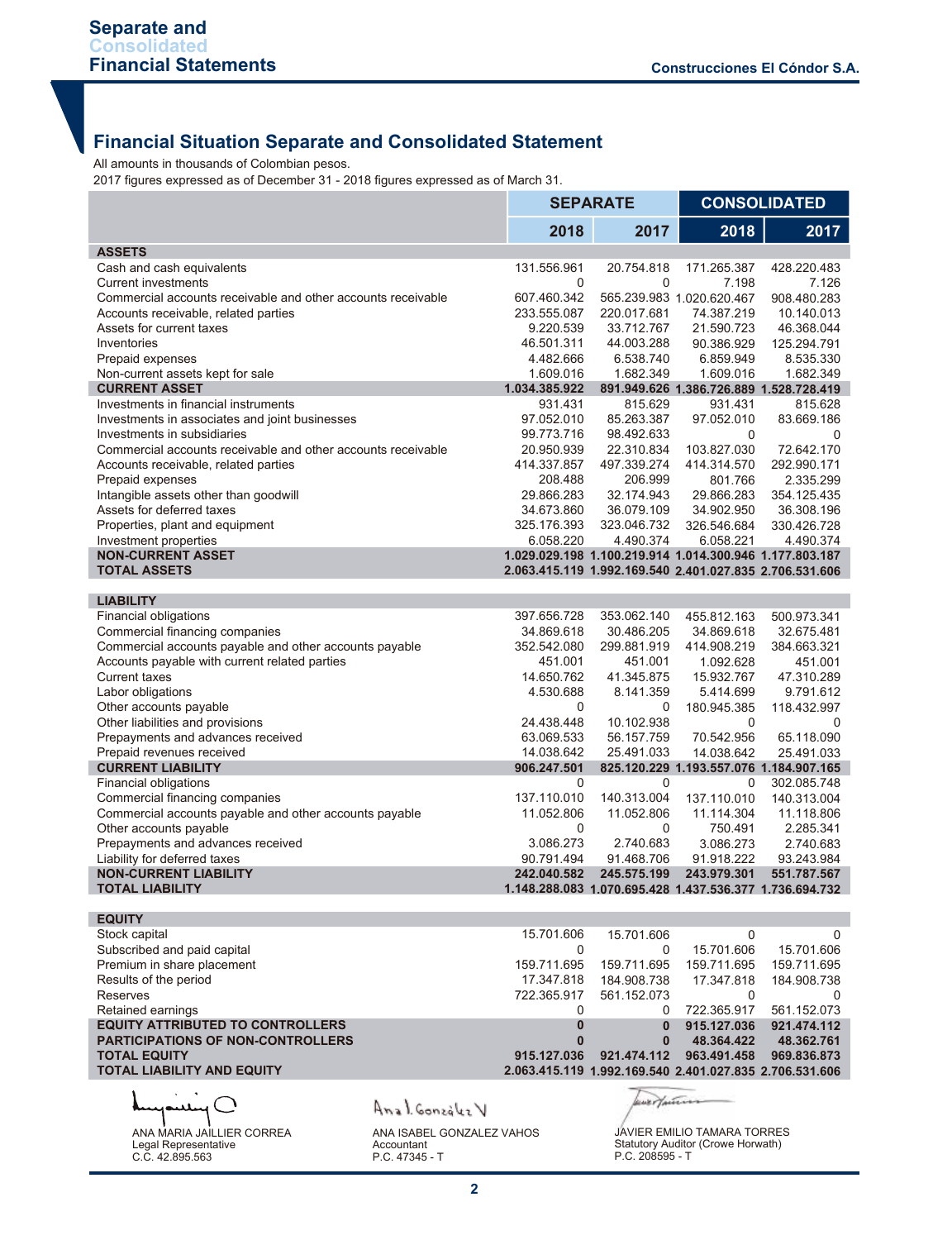## **Income Separate and Consolidated Statement per Function**

All amounts in thousands of Colombian pesos, except net profit per share presented in the separate financial statements. 2017 and 2018 figures expressed from January 1 to March 31, respectively.

|                                                                     |              | <b>SEPARATE</b>                                         | <b>CONSOLIDATED</b> |              |  |
|---------------------------------------------------------------------|--------------|---------------------------------------------------------|---------------------|--------------|--|
|                                                                     | 2018         | 2017                                                    | 2018                | 2017         |  |
| <b>REVENUES FROM NORMAL ACTIVITIES</b>                              |              |                                                         |                     |              |  |
|                                                                     | 1.961.553    | 3.654.376                                               | 1.961.553           | 3.654.376    |  |
| Sale of goods<br>Services provided                                  | 198.288.507  | 154.092.767                                             | 267.800.362         | 230.352.177  |  |
|                                                                     |              |                                                         |                     |              |  |
| <b>TOTAL REVENUES FROM NORMAL ACTIVITIES</b>                        | 200.250.060  | 157.747.143                                             | 269.761.915         | 234.006.553  |  |
| Operating costs                                                     |              | (169.770.801) (126.292.000) (235.832.569) (223.079.219) |                     |              |  |
|                                                                     |              |                                                         |                     |              |  |
| <b>GROSS PROFIT</b>                                                 | 30.479.259   | 31.455.143                                              | 33.929.346          | 10.927.334   |  |
| Administration expenses                                             | (6.813.536)  | (6.826.253)                                             | (8.283.452)         | (8.770.536)  |  |
| Other revenues                                                      | 1.888.916    | 1.394.852                                               | 1.951.862           | 2.434.385    |  |
| Other expenses                                                      | (6.713.367)  | (2.436.257)                                             | (6.789.264)         | (2.622.699)  |  |
| Other gains or losses                                               | (431.942)    | 148.656.409                                             | (26.972)            | 148.656.410  |  |
|                                                                     |              |                                                         |                     |              |  |
| <b>OPERATING PROFIT</b>                                             | 18.409.330   | 172.243.894                                             | 20.781.519          | 150.624.894  |  |
| <b>Financial revenues</b>                                           | 10.427.026   | 9.585.596                                               | 10.724.261          | 26.500.034   |  |
| Financial expenses                                                  | (17.236.573) | (14.546.134)                                            | (19.737.058)        | (32.736.503) |  |
| Gain (loss) equity method                                           | 11.979.678   | (11.718.040)                                            | 11.888.100          | 4.673.884    |  |
| <b>PROFIT BEFORE TAXES</b>                                          | 23.579.462   | 155,565,316                                             | 23.656.822          | 149.062.309  |  |
|                                                                     |              |                                                         |                     |              |  |
| Provision for income tax and complementary                          | (6.231.644)  | (22.741.072)                                            | (6.307.346)         | (24.704.892) |  |
| <b>PROFIT OF THE PERIOD</b>                                         | 17.347.818   | 132.824.244                                             | 17.349.476          | 124.357.417  |  |
|                                                                     |              |                                                         |                     |              |  |
| Net profit per share                                                | 30,20        | 231,25                                                  | 0                   | 0            |  |
|                                                                     |              |                                                         |                     |              |  |
| Atrributable to:                                                    |              | 0                                                       | 17.347.818          | 132.824.244  |  |
| Owners of the controlling company<br>Non-controlling participations | 0<br>0       | 0                                                       | 1.658               | (8.466.827)  |  |
|                                                                     |              |                                                         |                     |              |  |
| <b>PROFIT OF THE PERIOD</b>                                         | 17.347.818   | 132.824.244                                             | 17.349.476          | 124.357.417  |  |

ANA MARIA JAILLIER CORREA Legal Representative C.C. 42.895.563

Anal González V

urthurm

ANA ISABEL GONZALEZ VAHOS Accountant P.C. 47345 - T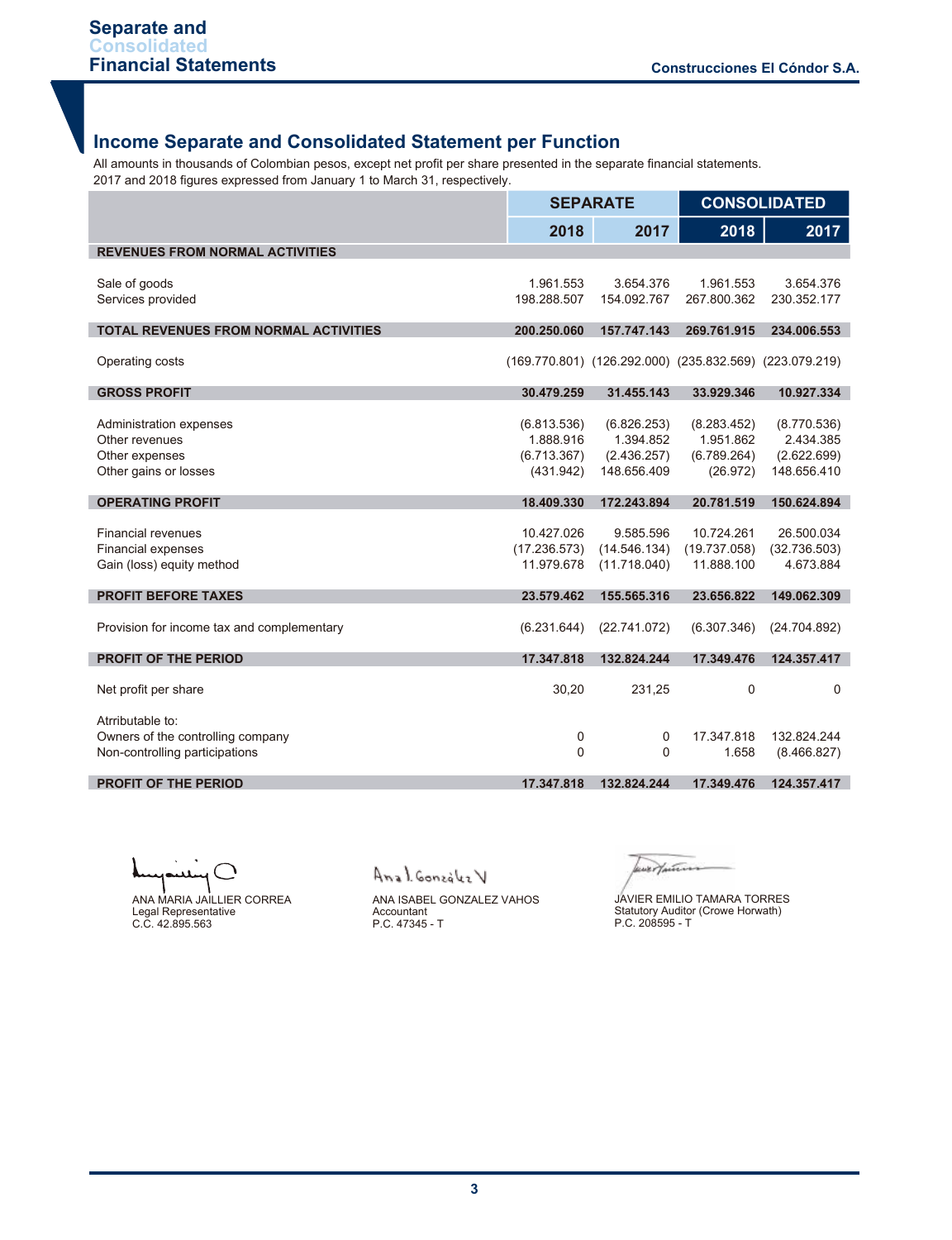#### **Other Integral Results Separate and Consolidated Statement**

All amounts in thousands of Colombian pesos.

2017 and 2018 figures expressed from January 1 to March 31, respectively.

|                                                                                                                                                                                                                                                                                                 |                                                                  | <b>SEPARATE</b>                                                             | <b>CONSOLIDATED</b>                                                     |                                                                             |  |
|-------------------------------------------------------------------------------------------------------------------------------------------------------------------------------------------------------------------------------------------------------------------------------------------------|------------------------------------------------------------------|-----------------------------------------------------------------------------|-------------------------------------------------------------------------|-----------------------------------------------------------------------------|--|
|                                                                                                                                                                                                                                                                                                 | 2018                                                             | 2017                                                                        | 2018                                                                    | 2017                                                                        |  |
| <b>PROFIT OF THE PERIOD</b>                                                                                                                                                                                                                                                                     | 17.347.818                                                       | 132.824.244                                                                 | 17.349.476                                                              | 124.357.417                                                                 |  |
| <b>PROFIT OF THE PERIOD OTHER INTEGRAL RESULT</b>                                                                                                                                                                                                                                               |                                                                  |                                                                             |                                                                         |                                                                             |  |
| Gain from exchange difference from investment conversion overseas<br>Gain (loss) for valuation of controlled companies<br>Gain (loss) for investments at fair value<br>Effect on income tax<br>Superavit for valuations investments and properties, plant and equipment<br>Effect on income tax | 0<br>(140.424)<br>5.628.187<br>(370.197)<br>(630.087)<br>705.326 | (435.616)<br>(633.753)<br>4.355.964<br>(46.879)<br>(5.985.119)<br>(524.891) | $\Omega$<br>(140.424)<br>5.628.187<br>(370.197)<br>(630.087)<br>705.326 | (435.616)<br>(633.753)<br>4.355.964<br>(46.879)<br>(5.985.119)<br>(524.891) |  |
| OTHERS INTEGRAL RESULT OF THE PERIOD                                                                                                                                                                                                                                                            | 5.192.805                                                        | (3.270.293)                                                                 | 5.192.804                                                               | (3.270.294)                                                                 |  |
| <b>TOTAL INTEGRAL RESULT OF THE PERIOD</b>                                                                                                                                                                                                                                                      | 22.540.623                                                       | 129.553.951                                                                 | 22.542.280                                                              | 121.087.123                                                                 |  |
| Atrributable to:<br>Owners of the controlling company<br>Non-controlling participations                                                                                                                                                                                                         | 0<br>$\mathbf 0$                                                 | 0<br>0                                                                      | 22.540.622<br>1.658                                                     | 129.553.950<br>(8.466.827)                                                  |  |
| TOTAL INTEGRAL RESULT OF THE PERIOD                                                                                                                                                                                                                                                             | 22.540.623                                                       | 129.553.951                                                                 | 22.542.280                                                              | 121.087.123                                                                 |  |

ANA MARIA JAILLIER CORREA Legal Representative C.C. 42.895.563

Anal González V

ANA ISABEL GONZALEZ VAHOS Accountant P.C. 47345 - T

wer Hain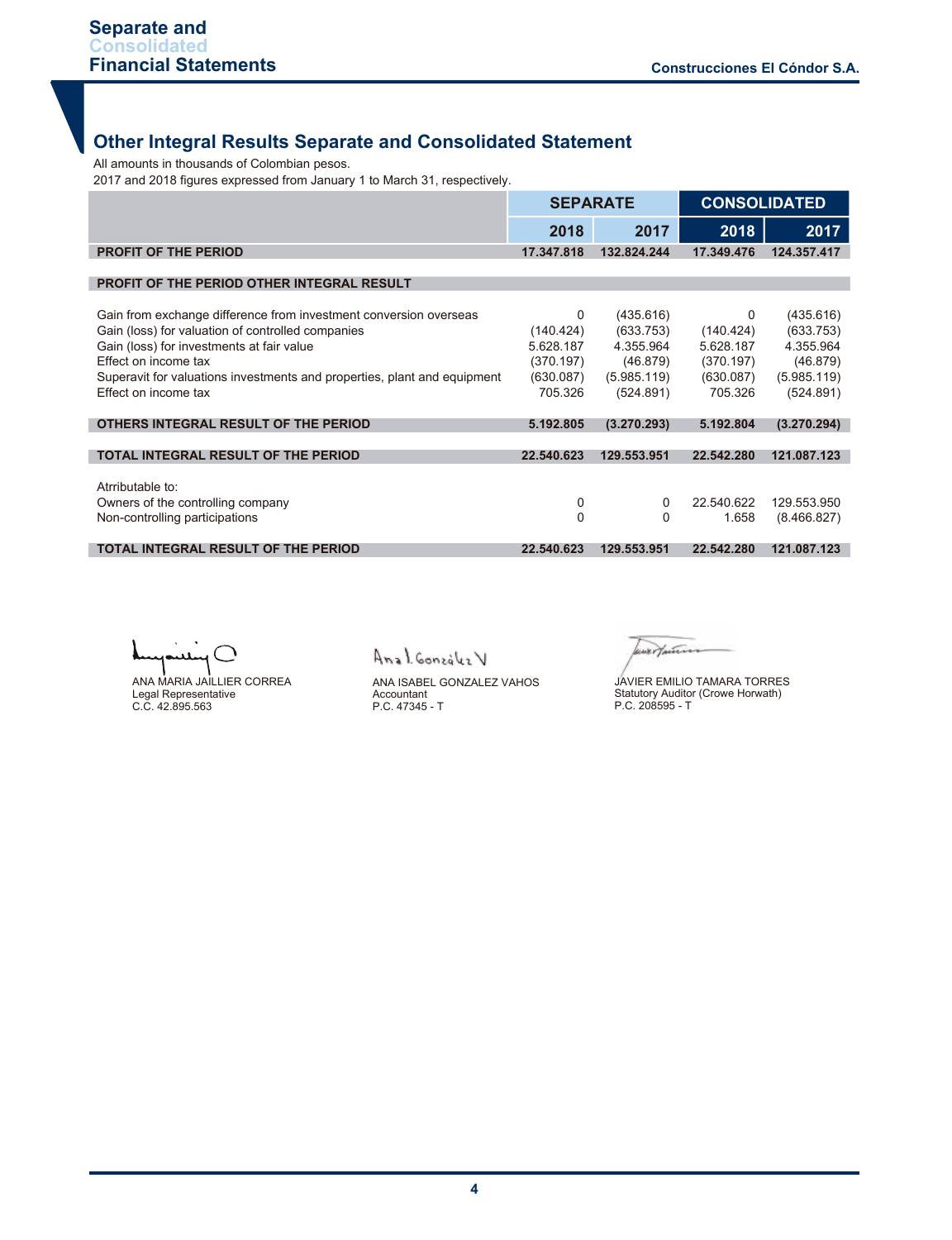## **Cash Flow Separate and Consolidated Statement**

All amounts in thousands of Colombian pesos.

2017 and 2018 figures expressed as of March 31.

|                                                                                                          | <b>SEPARATE</b>           |                              | <b>CONSOLIDATED</b>          |                              |
|----------------------------------------------------------------------------------------------------------|---------------------------|------------------------------|------------------------------|------------------------------|
|                                                                                                          | 2018                      | 2017                         | 2018                         | 2017                         |
| <b>OPERATING ACTIVITIES</b><br>Profit of the period                                                      | 17.347.818                | 132.824.244                  |                              |                              |
| Profit atrributable to:                                                                                  |                           |                              |                              |                              |
| Owners of the controlling company<br>Non-controlling participations                                      |                           |                              | 17.347.818<br>1.658          | 132.824.244<br>(8.466.827)   |
| Items that do not affect cash:<br>Plus depreciation and impairment of properties, plant and equipment    | 4.729.672                 | 4.795.026                    |                              |                              |
| Plus depletion                                                                                           | 536.021                   | 0                            | 4.836.183                    | 5.330.742<br>n               |
| Plus amortization and depletion<br>Plus amortization                                                     | 0<br>577.193              | $\mathbf 0$<br>1.785.166     | 1.211.148<br><sup>0</sup>    | 6.231.231<br>0               |
| Plus amortization deferred charges                                                                       | 2.306.997<br>2.419.757    | O                            | 2.306.997                    | 0                            |
| Plus expenses for exchange differences<br>Plus provision of costs                                        | 4.905.633                 | 521.974<br>457.726           | 2.419.757<br>4.905.633       | 521.974<br>457.726           |
| Plus provision for contingencies<br>Minus recovery for reimbursement of costs and expenses               | $\Omega$<br>(1.239.574)   | 648.071<br>(353.424)         | <sup>0</sup><br>(1.239.574)  | 648.071<br>(353.424)         |
| Plus loss in sale of properties, plant and equipment                                                     | 2.357.787                 | 3.511.643                    | 2.357.787                    | 3.511.643                    |
| Minus profit from sale of properties, plant and equipment<br>Minus net equity method                     | (415.710)<br>(12.160.319) | (658.941)<br>(5.446.931)     | (415.710)<br>(11.888.100)    | (658.941)<br>(4.673.884)     |
| Minus revenue from ordinary activities<br>Minus recovery for provision                                   | (274.457)                 | (608.706)                    | (4.664.700)<br>(274.457)     | (30.949.659)<br>(608.706)    |
| Minus revenue for exchange difference                                                                    | (674.758)                 | (510)                        | (674.758)                    | (510)                        |
| Plus loss method of participation<br>Plus caused income tax                                              | 180.640<br>6.231.644      | 17.164.970<br>22.741.072     | O<br>6.307.346               | 0<br>24.704.892              |
| <b>CASH GENERATED IN THE OPERATION</b>                                                                   | 26.828.344                | 177.381.380                  | 22.537.029                   | 128.518.572                  |
| <b>CHANGE IN OPERATING ITEMS</b><br>Plus increased liabilities and decreased operating assets            | 124.820.392               | 95.108.129                   | 457.565.923                  |                              |
| Decrease in inventories                                                                                  | 0                         | 0                            | 34.907.862                   | 174.260.840<br>0             |
| Decrease in deferred<br>Decrease in rights - intangibles                                                 | 0<br>0                    | $\mathbf 0$<br>$\mathbf 0$   | 1.997.766<br>326.616.855     | 0<br>0                       |
| Decrease in accounts receivable and other receivables                                                    | 26.858.547                | $\mathbf 0$                  | $\Omega$                     | 0                            |
| Decrease in prepaid expenses<br>Decrease in deferred tax assets                                          | 1.477.392<br>1.405.249    | $\Omega$<br>0                | $\mathbf 0$<br>0             | 0<br>0                       |
| Increase in deferred tax liability<br>Increase in commercial accounts payable and other accounts payable | 24.492.228<br>53.899.736  | 2.469.366                    | O<br>32.121.597              | 2.899.283                    |
| Increase in other liabilities and provisions                                                             | 9.429.877                 | 89.477.920                   | 56.071.905                   | 168.200.714                  |
| Increase in prepayments and advances received<br>Increase of income received in advance                  | 7.257.364<br>0            | O<br>3.160.843               | 5.770.456<br>0               | 0<br>3.160.843               |
| Increase in deferred tax<br>Minus increases in operating assets and decreases in operating liabilities   | $\Omega$<br>50.890.599    | O<br>312.230.761             | 79.483<br>359.104.044        | 0<br>350.079.335             |
| Increase in commercial accounts receivable and other accounts receivable                                 | 0                         | 239.631.954                  | 305.864.329                  | 256.503.139                  |
| Increase in inventories<br>Increase in deferred                                                          | 2.498.023<br>0            | 1.603.260<br>$\Omega$        | 0<br>$\mathbf 0$             | 3.760.437<br>5.607.905       |
| Increase in rights - intangibles<br>Increase in prepaid expenses                                         | 0<br>0                    | $\Omega$<br>1.787.745        | $\mathbf 0$<br>$\mathbf 0$   | 3.503.423<br>0               |
| Increase in current tax assets                                                                           | 0                         | 4.542.500                    | $\mathbf 0$                  | 0                            |
| Increase in deferred tax assets<br>Decrease in accounts payable and other accounts payable               | 0<br><sup>0</sup>         | 1.323.138<br>40.512.765      | $\mathbf 0$<br>O             | O<br>55.728.766              |
| Decrease in tax payment<br>Decrease in labor obligations                                                 | 32.652.301<br>3.610.671   | 21.284.641<br>1.260.856      | 37.410.411<br>4.376.913      | 23.076.600<br>1.614.416      |
| Decrease in income received in advance                                                                   | 11.452.391                | $\Omega$                     | 11.452.391                   | n                            |
| Decrease of prepayments and advances received<br>Decrease in deferred tax liability                      | 0<br>677.212              | 283.902<br>O                 | 0<br>O                       | 284.649<br>O                 |
| <b>NET CASH FOR OPERATING ACTIVITIES</b>                                                                 | 100.758.137               | (39.741.253)                 | 120.998.908                  | (47.299.923)                 |
| <b>CASH FLOW IN INVESTMENT ACTIVITIES</b>                                                                |                           |                              |                              |                              |
| Plus decrease in investment activities<br>Investments                                                    | 73.333<br>$\Omega$        | 119.738.870<br>119.548.870   | 73.337<br>0                  | 166.506.730<br>166.316.730   |
| Non-current assets kept for sale<br>Minus increases in investment activities                             | 73.333<br>12.109.442      | 190.000<br>26.660.337        | 73.337<br>6.076.661          | 190.000<br>25.435.197        |
| Intangible assets other than goodwill                                                                    | 534.357                   | $\overline{0}$               | 0                            | $\Omega$                     |
| Investments<br>Properties, plant and equipment                                                           | 1.205.829<br>8.801.410    | 0<br>25.448.450              | 1.610.599<br>2.898.216       | 24.223.310                   |
| Investment properties<br>NET CASH FOR THE INVESTMENT ACTIVITIES                                          | 1.567.846<br>(12.036.109) | 1.211.887<br>93.078.533      | 1.567.847<br>(6.003.324)     | 1.211.887<br>141.071.533     |
|                                                                                                          |                           |                              |                              |                              |
| <b>NET CASH FOR FINANCING ACTIVITIES</b><br>Plus increase in financing activities                        | 51.372.771                | 4.567.283                    | 5.597.763                    | 4.567.282                    |
| Increase revaluation surplus<br>Financial obligations                                                    | 75.239<br>45.775.011      | 0<br>0                       | 75.239<br>0                  | 0<br>0                       |
| Increase of retained earnings                                                                            | 404.955<br>5.117.566      | 1.327.566                    | 404.955                      | 1.327.565                    |
| Other integral result<br>Minus decreases in financing activities                                         | 29.292.657                | 3.239.717<br>204.374.960     | 5.117.566<br>377.548.440     | 3.239.717<br>228.069.459     |
| Dividends decreed<br>Decrease in reserves (wealth tax)                                                   | 29.292.657<br>0           | 28.138.182<br>1.455.701      | 29.292.657<br>0              | 28.138.182<br>1.455.701      |
| Decrease revaluation surplus                                                                             | 0                         | 6.510.010                    | 0                            | 6.510.010                    |
| Financial obligations<br><b>NET CASH FOR FINANCING ACTIVITIES</b>                                        | 0<br>22.080.114           | 168.271.068<br>(199.807.677) | 348.255.783<br>(371.950.680) | 191.965.566<br>(223.502.177) |
| Cash increase - decrease                                                                                 | 110.802.143               | (146.470.397)                | (256.955.096)                | (129.730.567)                |
| Cash at the beginning of the period<br><b>CASH AND CASH EQUIVALENT</b>                                   | 20.754.818<br>131.556.961 | 169.662.605<br>23.192.209    | 428.220.483<br>171.265.387   | 250.437.314<br>120.706.747   |
|                                                                                                          |                           |                              |                              |                              |

ANA MARIA JAILLIER CORREA Legal Representative C.C. 42.895.563

Anal González V

ANA ISABEL GONZALEZ VAHOS Accountant P.C. 47345 - T

worthern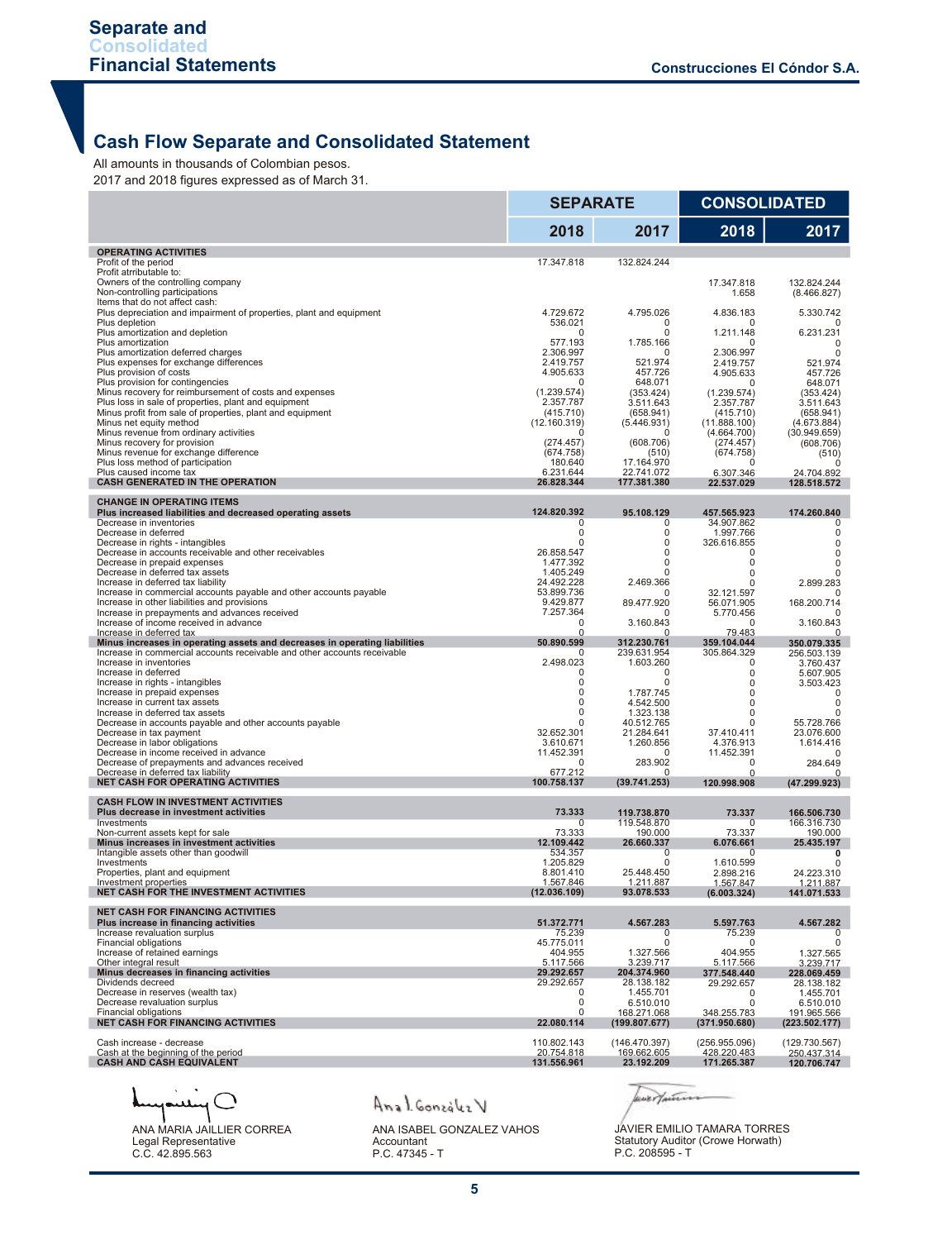# **Separate Statement of Changes in Equity**

All amounts in thousands of Colombian pesos. Figures expressed as of March 31.

|                                                    | <b>Subscribed</b><br>and paid<br>capital | <b>Capital</b><br>surplus | <b>Profits</b><br>withheld | <b>Results of</b><br>the period | <b>Result of</b><br>previous<br>periods<br>(convergence) | Other integral<br>result | <b>Revaluation</b><br>surplus | <b>Changes</b><br>in equity |
|----------------------------------------------------|------------------------------------------|---------------------------|----------------------------|---------------------------------|----------------------------------------------------------|--------------------------|-------------------------------|-----------------------------|
|                                                    |                                          |                           |                            |                                 |                                                          |                          |                               |                             |
| <b>BALANCE AT DECEMBER 31, 2016</b>                | 15.701.606                               | 159.711.695               | 320.827.310                | 185.924.266                     | 927.950                                                  | 30.441.317               | 60.553.223                    | 774.087.367                 |
| Reserves                                           |                                          | 0                         | 156.330.384                |                                 |                                                          |                          | 0                             | 156.330.384                 |
| For transfer to results of previous periods        |                                          |                           |                            | (157.786.084)                   |                                                          |                          | 0                             | (157.786.084)               |
| Adjustments and reclassifications                  |                                          |                           |                            |                                 | 1.327.565                                                |                          |                               | 1.327.565                   |
| Results of the period                              |                                          |                           |                            | 132.824.244                     |                                                          |                          |                               | 132.824.244                 |
| Other integral result (adjustments to investments) |                                          |                           |                            |                                 |                                                          | 3.239.717                |                               | 3.239.717                   |
| <b>Dividends</b>                                   |                                          |                           |                            | (28.138.182)                    |                                                          |                          | 0                             | (28.138.182)                |
| Revaluation surplus                                |                                          |                           |                            |                                 |                                                          |                          | (6.510.010)                   | (6.510.010)                 |
| <b>BALANCE AT MARCH 31, 2017</b>                   | 15.701.606                               | 159.711.695               | 477.157.694                | 132.824.244                     | 2.255.515                                                | 33.681.034               | 54.043.213                    | 875.375.002                 |
|                                                    |                                          |                           |                            |                                 |                                                          |                          |                               |                             |
| <b>BALANCE AT DECEMBER 31, 2017</b>                | 15.701.606                               | 159.711.695               | 477.170.241                | 155.616.081                     | 3.425.333                                                | 33.512.663               | 47.043.837                    | 921.474.112                 |
| Reserves                                           |                                          | 0                         | 155.616.081                | (155.616.081)                   |                                                          |                          |                               |                             |
| Adjust investments in associates and subsidiaries  |                                          |                           |                            |                                 |                                                          | 5.117.565                |                               | 5.117.566                   |
| Results of the period                              |                                          |                           |                            | 17.347.818                      |                                                          |                          |                               | 17.347.818                  |
| Reclassification of the revaluation                |                                          |                           |                            |                                 | 404.955                                                  |                          |                               | 404.955                     |
| <b>Dividends</b>                                   |                                          |                           |                            | (29.292.657)                    |                                                          |                          |                               | (29.292.657)                |
| <b>Revaluation surplus</b>                         |                                          |                           |                            |                                 |                                                          |                          | 75.242                        | 75.242                      |
| <b>BALANCE AT MARCH 31, 2018</b>                   | 15.701.606                               | 159.711.695               | 632.786.322                | 17.347.818                      | 3.830.288                                                | 38.630.228               | 47.119.079                    | 915.127.036                 |

ា ANA MARIA JAILLIER CORREA Legal Representative C.C. 42.895.563

Anal González V

ANA ISABEL GONZALEZ VAHOS Accountant P.C. 47345 - T

wer Hain

JAVIER EMILIO TAMARA TORRES Statutory Auditor (Crowe Horwath) P.C. 208595 - T